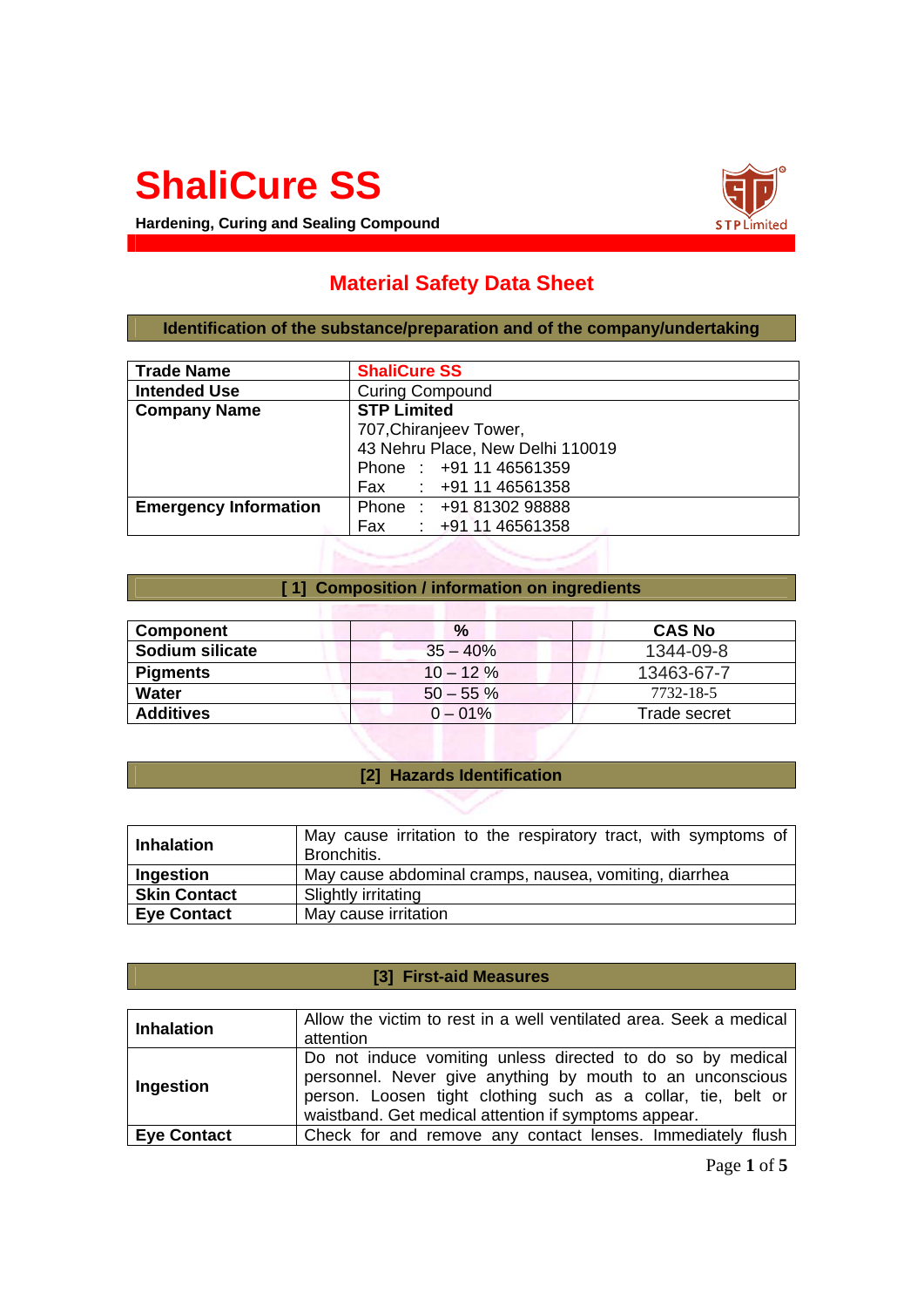|                     | eyes with running water for at least 15 minutes, keeping eyelids<br>open. Cold water may be used. Do not use an eye ointment.<br>Seek a medical attention.                                         |
|---------------------|----------------------------------------------------------------------------------------------------------------------------------------------------------------------------------------------------|
| <b>Skin Contact</b> | In case of contact, immediately flush skin with plenty of water for<br>at least 15 minutes while removing contaminated clothing and<br>shoes. Wash clothing before reuse. Seek a medical attention |

## **[4] Fire-fighting Measures**

| <b>Extinguishing Media</b>              | None, Product will not burn |
|-----------------------------------------|-----------------------------|
| <b>Special Fire Fighting procedures</b> | <b>None</b>                 |
| Unusual Fire & Explosion Hazards        | None                        |

# **[5] Accidental Release Measures / Spills and Leaks**

| Steps to be taken in case material is<br>released or spilled | Dilute with water and absorb with mop or<br>dry material and place in an appropriate |
|--------------------------------------------------------------|--------------------------------------------------------------------------------------|
|                                                              | waste disposal container.                                                            |

## **[6] Handling & Storage**

| <b>Precautions for safe handling</b> | Keep in tightly closed container in cool dry<br>area from all sources of ignition                                |
|--------------------------------------|------------------------------------------------------------------------------------------------------------------|
| <b>Other precautions</b>             | Provide general and/or local exhaust<br>ventilation to control airborne levels below<br>the exposure guidelines. |

## **[7] Exposure Controls / Personal Protection**

| <b>Engineering controls</b>          | Natural ventilation should be adequate<br>under normal use conditions.<br>Keep<br>containers closed when not in use                                                                                                                                                           |
|--------------------------------------|-------------------------------------------------------------------------------------------------------------------------------------------------------------------------------------------------------------------------------------------------------------------------------|
| <b>Personal Protective Equipment</b> | This product is not classified as hazardous,<br>so PPE is not normally essential. However,<br>it is generally recommended that contact<br>with any chemical be kept to a minimum.<br>Following is a guide to suggested PPE that<br>may be utilised for handling this product. |
| Respiratory protection               | Not normally applicable. Avoid mists.                                                                                                                                                                                                                                         |
| Glove type (AS2161)                  | Protective gloves or suitable barrier cream<br>recommended                                                                                                                                                                                                                    |
| Eye protection                       | Wear safety glasses, which comply with<br>local standards                                                                                                                                                                                                                     |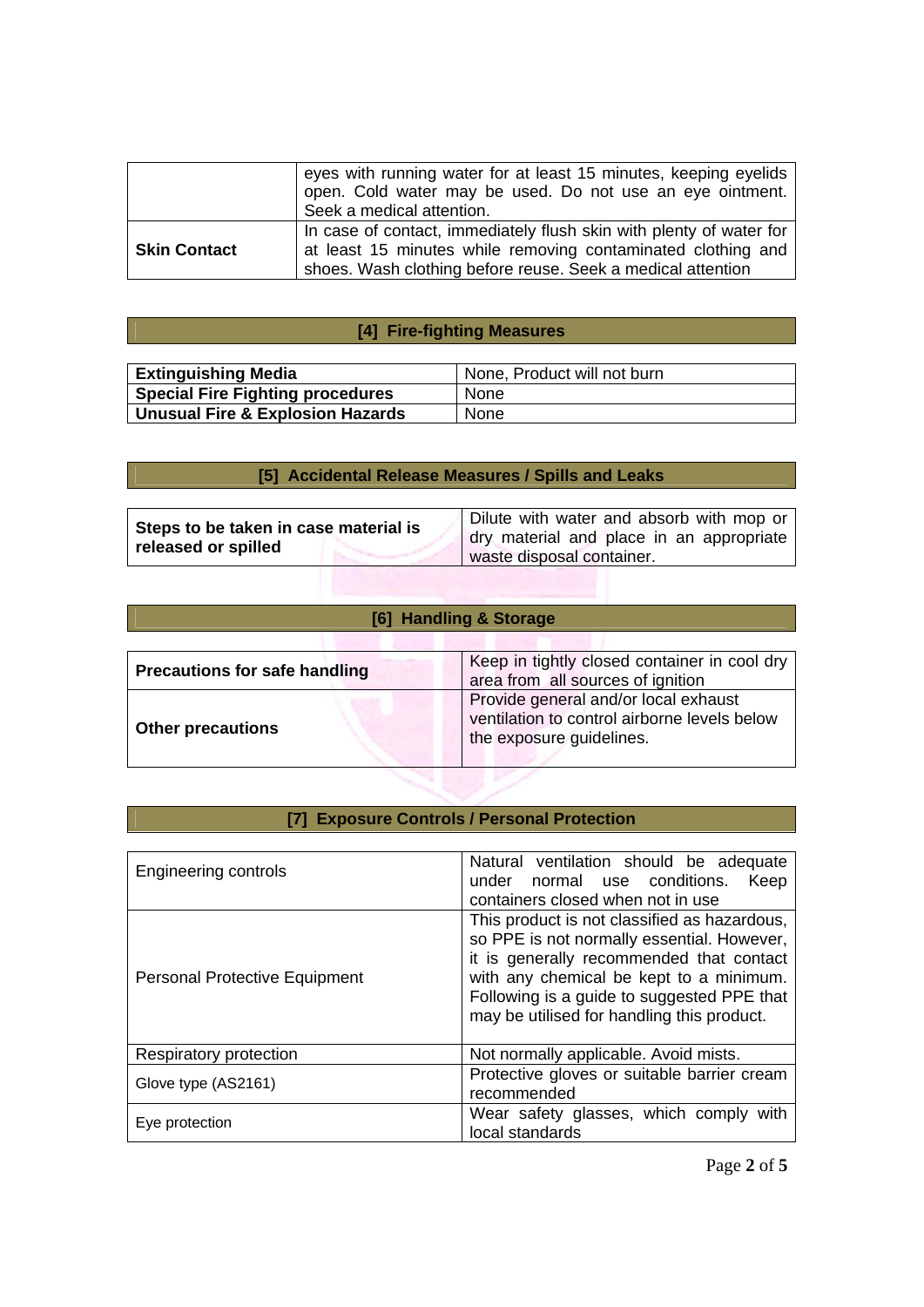| Clothing | N/A                                                                                                                                                                                                                                      |
|----------|------------------------------------------------------------------------------------------------------------------------------------------------------------------------------------------------------------------------------------------|
| Others   | Use barrier creams to protect skin from<br>contact with the material. Always wash<br>hands before smoking, eating, drinking or<br>using the toilet and after finishing work.<br>Observe the usual precautions when<br>handling chemicals |

#### **[8] Ventilation**

## **[9] Physical & Chemical Properties**

| Appearance                            | Milky white colour liquid |
|---------------------------------------|---------------------------|
| Odour                                 | Slight/faint              |
| <b>Boiling Point/Boiling range °C</b> | $>100$ ° C                |
| <b>Specific Gravity</b>               | $1.24 + 0.02$             |
| Vapour pressure(kPa at 20°C)          | $2.3$ (water)             |
|                                       |                           |
| <b>Melting Point /Freezing point</b>  | $-10^{\circ}$ C           |
| <b>Water Solubility</b>               | soluble                   |
| <b>Flash Point °C</b>                 | N/A                       |
| <b>Lower Explosive limits</b>         | N/A                       |
| <b>Upper Explosive limits</b>         | N/A                       |
|                                       |                           |

## **[10] Stability & Reactivity**

| <b>Stability</b>                        | Stable under normal conditions                              |
|-----------------------------------------|-------------------------------------------------------------|
| <b>Conditions to avoid</b>              | Temperatures below $0^{\circ}$ C and above 50 $^{\circ}$ C. |
| Incompatibility/Materials to avoid      | Oxidising agents, strong acids, alkalis,<br>Halogens        |
| <b>Hazardous Decomposition Products</b> | Thermal decomposition:- Sulphur<br>compounds                |
| <b>Hazardous Polymerisation</b>         | Will not occur                                              |

## **[11] Toxicological Information**

The following toxicological assessment is based on knowledge of the toxicity of the product's components. Oral LD50, rat >5g/kg

#### Health Effects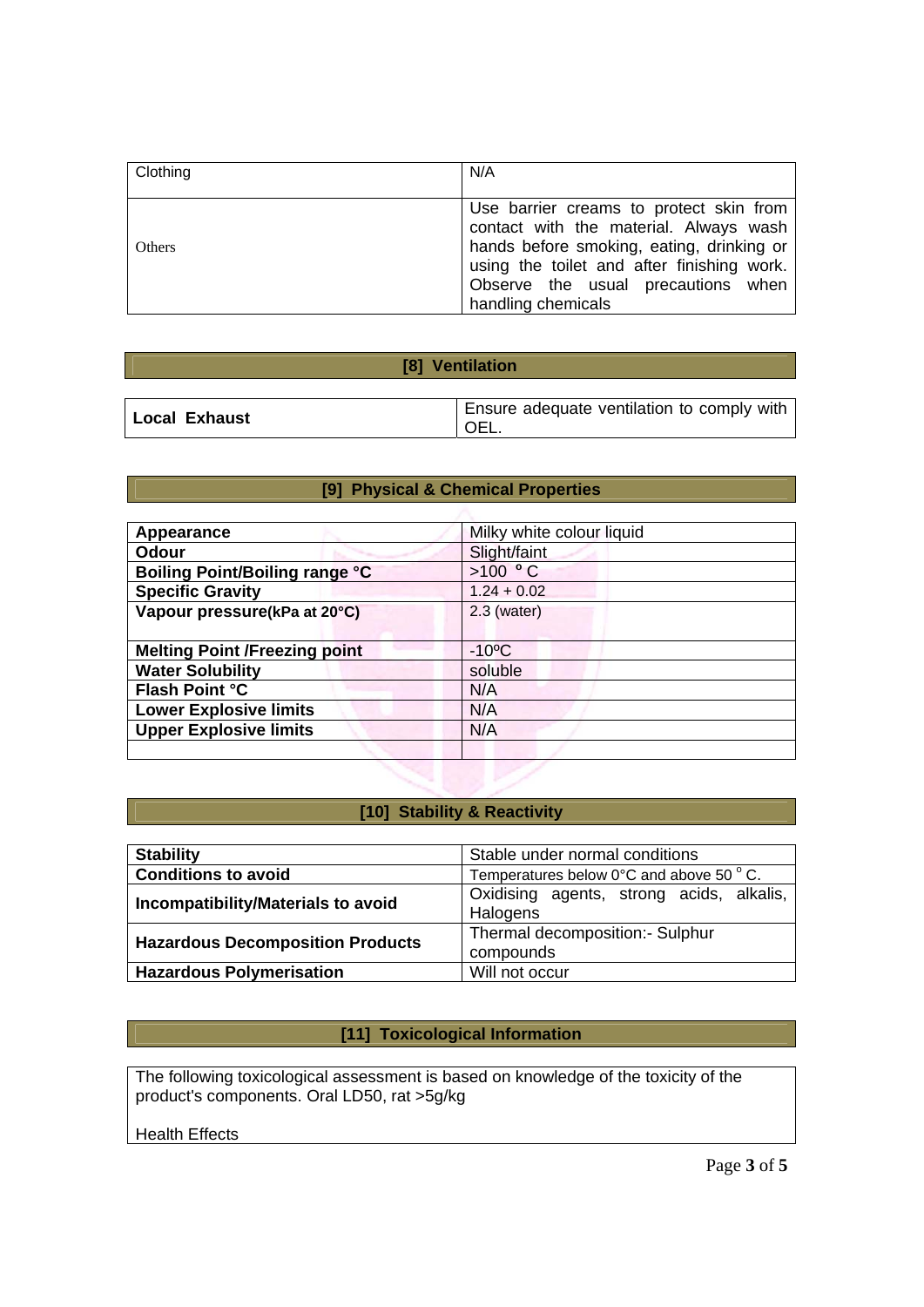| On Eyes | : May cause transient irritation.                                                    |
|---------|--------------------------------------------------------------------------------------|
| On Skin | : Unlikely to cause harm on brief or occasional contact.                             |
|         | By Inhalation: Low volatility makes inhalation unlikely at ambient temperatures.     |
|         | By Ingestion: Low order of acute toxicity. May cause irritation of mouth, throat and |
|         | digestive tract.                                                                     |
| Chronic | : None known                                                                         |
|         |                                                                                      |

# **[12] Ecological Information**

| <b>Environmental Assessment</b>                                          | : When used and disposed of as intended, no adverse |
|--------------------------------------------------------------------------|-----------------------------------------------------|
|                                                                          | environmental effects are foreseen.                 |
| <b>Mobility</b>                                                          | : Mobile liquid. Soluble in water.                  |
| Persistence and Degradability: Expected to be not readily biodegradable. |                                                     |
| <b>Bioaccumulative Potential</b>                                         | : Not expected to be bioaccumulative.               |
| Ecotoxicity                                                              | : Expected to be ecotoxic to fish/daphnia/algae     |
|                                                                          |                                                     |

# **[13] Disposal Consideration**

| Dispose in accordance with all local and governmental regulations |                                                                            |
|-------------------------------------------------------------------|----------------------------------------------------------------------------|
| Unused Product                                                    | : Dispose of through an authorised waste contractor to a<br>licensed site. |
| Used/Contaminated Product: As for Unused product.                 |                                                                            |
| Packaging                                                         | : May be steam cleaned and recycled.                                       |
|                                                                   |                                                                            |

## **[14] Transport Information**

This product is NOT classified as dangerous for transport

| <b>UN number</b>        | None Allocated |
|-------------------------|----------------|
| Dangerous goods class   | None Allocated |
| <b>Subsidiary risk</b>  | None Allocated |
|                         |                |
| <b>EPG card</b>         | None Allocated |
| <b>Shipping name</b>    | None Allocated |
| Packing group           | None Allocated |
| <b>Poisons schedule</b> | None Allocated |
| Hazchem code            | None Allocated |

| [15] Regulatory Information (Risk & Safety Phrases) |     |  |
|-----------------------------------------------------|-----|--|
| <b>Risk Phrase</b>                                  | N/A |  |
| <b>Safety Phrase</b>                                | N/A |  |